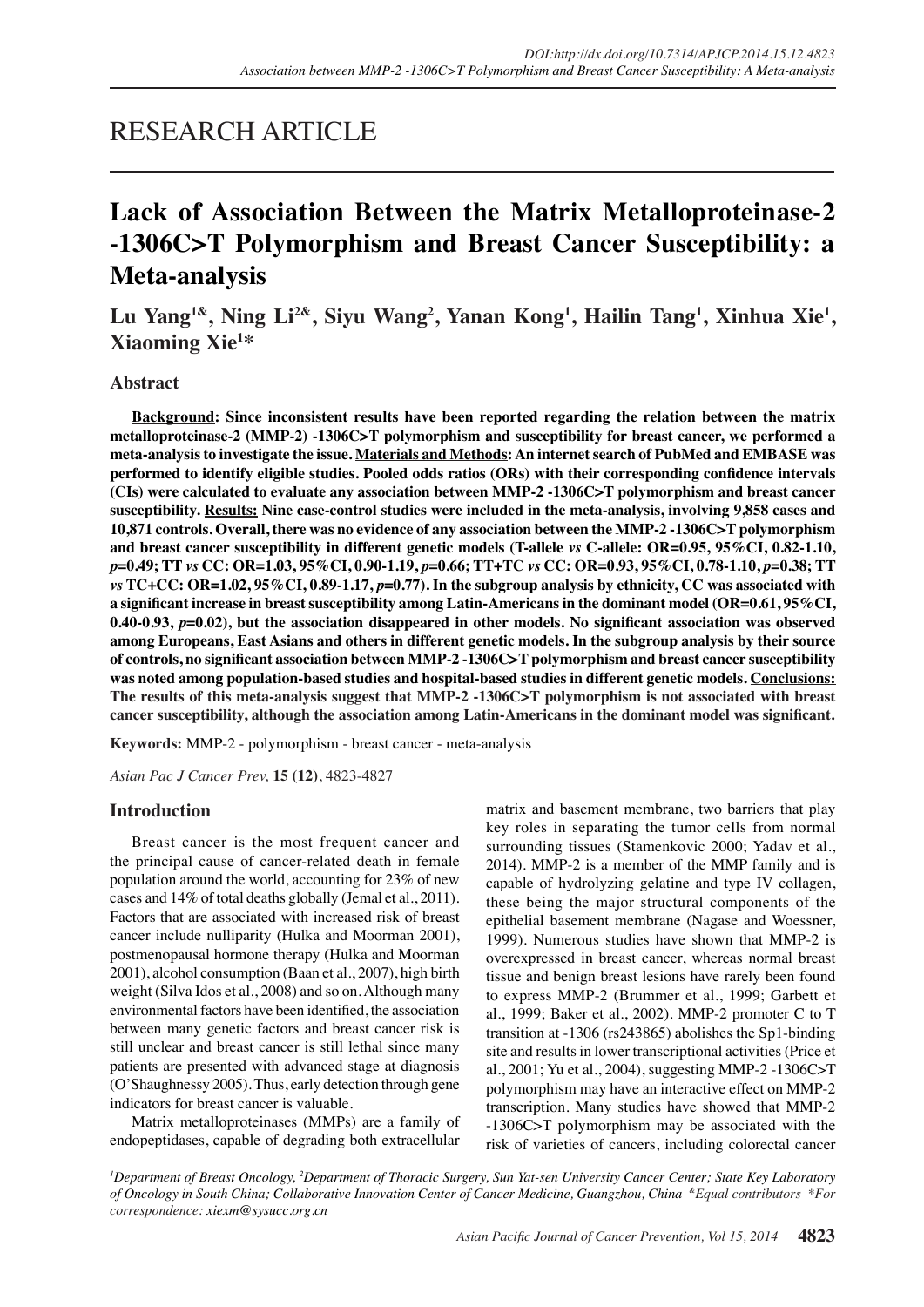#### *Lu Yang et al*

(Saeed et al., 2013b), gastric cancer (Miao et al., 2003), and esophageal squamous cell carcinoma (Li et al., 2010). Over the last decade, a number of case-control studies were conducted to investigate the association between MMP-2 -1306C>T polymorphism and breast cancer risk. But results of these studies conflicted. Reasons for the conflicting results might largely be the low power from a single study and the small sample size. The evidence from meta-analysis is deemed to be powerful for this association.

Although several previous meta-analyses have been performed to explore the association between MMP-2 -1306C>T polymorphism and breast cancer susceptibility, results are conflicting. For instance, two meta-analyses found no significant association between MMP-2 -1306C>T polymorphism and breast cancer susceptibility (McColgan and Sharma 2009; Peng et al., 2010). However, the meta-analysis by Zhou et al. showed that MMP-2 -1306C>T polymorphism may be a risk factor in developing breast cancer (Zhou et al., 2011). Moreover, these meta-analyses included only 4 studies and more studies which addressed the association have been published. With the aim of investigating comprehensively whether the MMP-2 -1306C>T polymorphism is associated with breast cancer susceptibility, we conducted this carefully designed meta-analysis of case-control studies.

## **Materials and Methods**

#### *Search Strategy*

An internet search of PubMed and EMBASE was performed for eligible studies on the association between MMP-2 -1306C>T polymorphism and breast cancer susceptibility in December 2013. The following terms were used for searching: "Matrix metalloproteinase-2", "MMP-2", "-1306C>T", "rs243865", "polymorphism", "breast cancer", "BC". The references of identified articles were also searched and examined for eligible studies. In the case of publications involving the overlapping cohort, only the updated and largest report was included in the analysis.

#### *Inclusion criteria*

The relevant studies were included if they met the following criteria: (1) they were case-control studies; (2) they investigated the association between MMP-2 -1306C>T polymorphism and breast cancer susceptibility; (3) they reported sufficient data for estimating odds ratios (ORs) and their 95% confidence intervals (CIs).

#### *Data extraction*

Two investigators (Y.L. and L.N.) independently extracted the data with disagreements resolved by the third reviewer (X.XM.) until a consensus was reached. For each study, the following data were collected: the first author's last name, year of publication, country of origin, study design, ethnicity, genotyping methods, source of controls, total numbers of cases and controls, the frequencies of MMP-2 polymorphism in both cases and controls, and the Hardy-Weinberg equilibrium (HWE) in the controls.

The STATA software (version 12.0) was used for all analyses. HWE in the control group of each study was assessed by the chi-square goodness-of-fit test and a P < 0.05 was considered significant. The odds ratios (ORs) and the associated 95% confidence intervals (CIs) were used to assess the strength of the association between the MMP-2 -1306C>T polymorphism and breast cancer susceptibility. The association was evaluated under four models: the allele model (T-allele versus C-allele), the homozygous model (TT versus CC), the dominant model (TT+TC versus CC), and the recessive model (TT versus CC+TC). Subgroup analyses by ethnicity and sources of controls were conducted. Sensitivity analysis was also performed to evaluate the stability of the results. Between-study heterogeneity was evaluated by the Q statistic (Higgins et al., 2003). When *Pheterogeneity*<0.10 or I 2 > 50%, heterogeneity of the results between studies was considered statistically significant. Random-effect model was used if heterogeneity was statistically significant (DerSimonian and Laird 1986) and otherwise fixed-effect model was used (Mantel and Haenszel 1959). Potential publication bias was assessed by the Begg's funnel plots and the Egger's test (Begg and Mazumdar 1994; Egger et al., 1997). All reported P values were two-sided.

#### **Results**

#### *Characteristics of the included studies*

A total of 9 case-control studies were eligible (Zhou et al. 2004; Lei et al. 2007; Roehe et al. 2007; Delgado-Enciso et al. 2008; Beeghly-Fadiel et al. 2009; Ledwoń et al. 2013; Saeed et al. 2013a; Slattery et al. 2013; Zagouri et al. 2013). The flow chart of study selection is shown in Figure 1. The main characteristics of these studies are listed in Table 1. These studies involved a total of 9858 cases and 10871 controls. The total number of sample size of each study ranged from 182 to 7775. For ethnicity distribution, there were 3 studies of Europeans (Lei et al. 2007; Ledwoń et al. 2013; Zagouri et al. 2013), 2 studies of East Asians (Zhou et al. 2004; Beeghly-Fadiel et al. 2009), 2 studies of Latin-Americans (Roehe et al. 2007; Delgado-Enciso et al. 2008), 1 study of Arabians (Saeed et al. 2013a) and 1 study of mixed people (Slattery et al. 2013). All the studies were reported in full text.



**Figure 1. Flow Chart of Study Identification Process**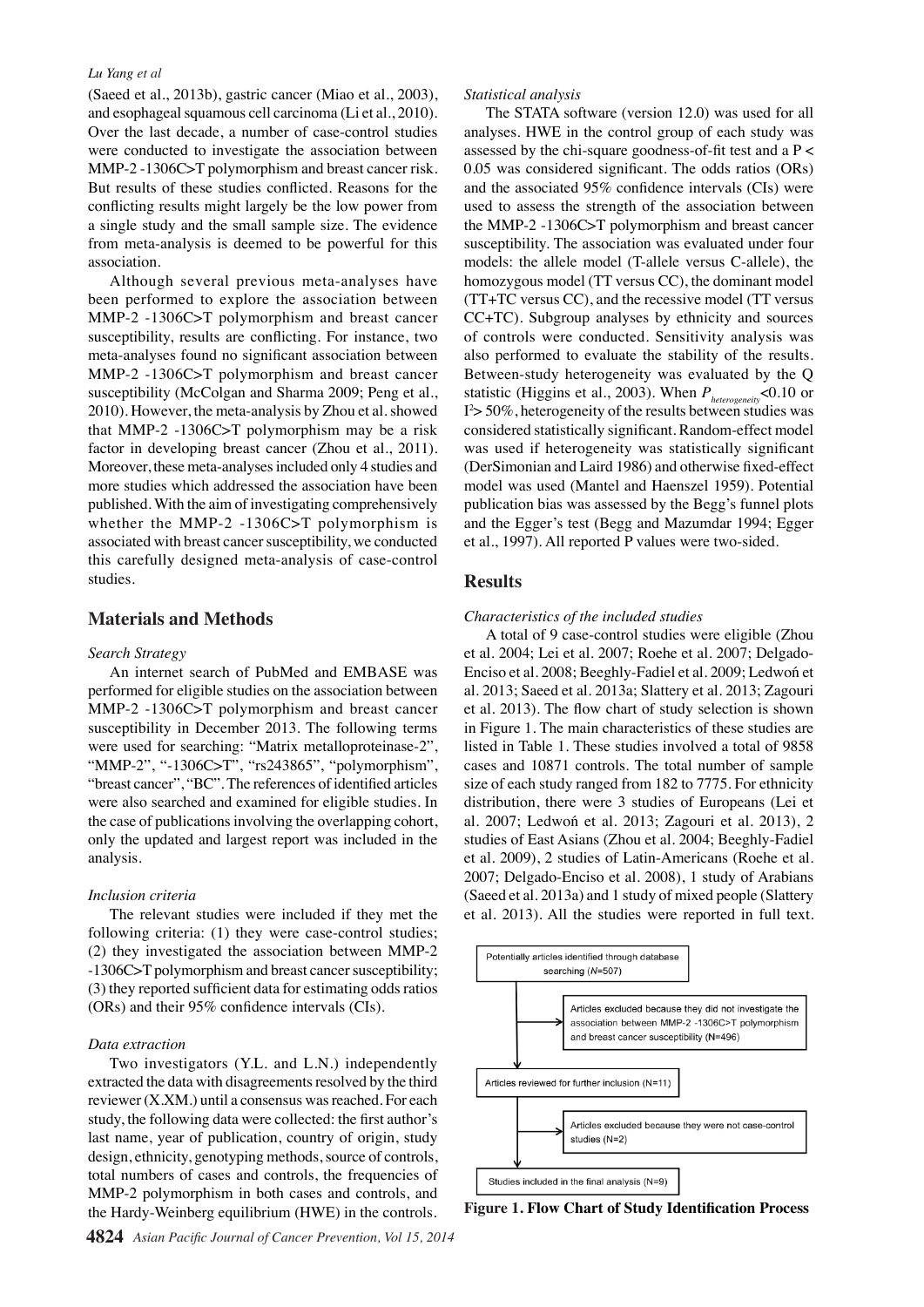| Study                      | Country      | Ethnicity      | Source of<br>controls | Genotyping<br>method | $P_{HWE}$ | Sample size<br>case/control |
|----------------------------|--------------|----------------|-----------------------|----------------------|-----------|-----------------------------|
| Zhou et al. 2004           | China        | East Asian     | Population            | PCR+sequencing       | 0.18      | 462/509                     |
| Roehe et al. 2007          | Brazil       | Latin-American | Hospital              | Sequencing           | 0.4       | 89/100                      |
| Lei et al. 2007            | Sweden       | European       | Population            | TaqMan               | 0.52      | 959/952                     |
| Delgado-Enciso et al. 2008 | Mexico       | Latin-American | Hospital              | <b>PCR</b>           | 0.18      | 90/96                       |
| Beeghly-Fadiel et al. 2009 | China        | East Asian     | Population            | <b>PCR</b>           | 0.99      | 3039/3027                   |
| Zagouri et al. 2013        | Greece       | European       | Hospital              | <b>PCR</b>           | 0.96      | 113/124                     |
| Saeed et al. 2013a         | Saudi Arabia | Arabian        | Hospital              | TaqMan+sequencing    | 0.27      | 90/92                       |
| Slattery et al. 2013       | US           | Mixed          | Hospital              | <b>PCR</b>           | 0.62      | 3592/4183                   |
| Ledwon et al. 2013         | Poland       | European       | Population            | TaqMan               | 0.33      | 1424/1788                   |

**Table 1. Characteristics of the 9 Studies Included in This Meta-Analysis**

\*HWE, Hardy-Weinberg equilibrium; PCR, polymerase chain reaction

**Table 2. Results of Overall and Subgroup Meta-analyses**

| Variables          | N  | T-allele vs C-allele |                  | TT vs CC          |                  | TT+TC vs CC      |                  | TT vs TC+CC      |                  |
|--------------------|----|----------------------|------------------|-------------------|------------------|------------------|------------------|------------------|------------------|
|                    |    | OR (95% CI)          | $\boldsymbol{p}$ | OR (95% CI)       | $\boldsymbol{p}$ | OR (95% CI)      | $\boldsymbol{p}$ | OR (95% CI)      | $\boldsymbol{p}$ |
| Total              | 9  | 0.95(0.82, 1.10)     | < 0.01           | 1.03 (0.90, 1.19) | 0.12             | 0.93(0.78, 1.10) | < 0.01           | 1.02(0.89, 1.17) | 0.17             |
| Ethnicity          |    |                      |                  |                   |                  |                  |                  |                  |                  |
| European           | 3  | 1.04(0.88, 1.22)     | < 0.10           | 0.95(0.76, 1.18)  | 0.12             | 1.02(0.91, 1.13) | 0.22             | 0.94(0.75, 1.17) | 0.16             |
| East Asian         | 2  | 0.71(0.38, 1.34)     | < 0.01           | 0.80(0.19, 3.38)  | 0.07             | 0.67(0.34, 1.32) | < 0.01           | 1.29(0.88, 1.91) | 0.11             |
| Latin-American     | 2  | 0.71(0.50, 1.03)     | 0.13             | 1.07(0.36, 3.24)  | 0.13             | 0.61(0.40, 0.93) | 0.22             | 1.29(0.43, 3.88) | 0.16             |
| Others             | 2  | 1.36(0.72, 2.54)     | 0.04             | 1.05 (0.85, 1.29) | 0.25             | 0.39(0.72, 2.66) | 0.05             | 1.02(0.83, 1.26) | 0.29             |
| Source of controls |    |                      |                  |                   |                  |                  |                  |                  |                  |
| Population-based   | 4  | 0.87(0.72, 1.05)     | < 0.01           | 0.98(0.81, 1.20)  | 0.11             | 0.84(0.67, 1.06) | < 0.01           | 0.99(0.81, 1.20) | 0.11             |
| Hospital-based     | 5. | 1.11(0.79, 1.54)     | < 0.01           | 1.09 (0.89, 1.33) | 0.17             | 1.06(0.72, 1.57) | < 0.01           | 1.06(0.87, 1.29) | 0.25             |

\*N, number of studies; OR, odds ratio; CI, confidence interval; *P*, *P* value of Q-test for heterogeneity test; Random-effect model was used if *Pheterogeneity* <0.10, and otherwise fixed-effect model was used



**Figure 2. Forest Plots of MMP-2 -1306C>T Polymorphism and Breast Cancer Susceptibility under. A)** allele model (T-allele versus C-allele); **B)** homozygous model (TT versus CC)

The genotype distributions of MMP-2 -1306C>T in the controls were in agreement with HWE. The information extracted by the two researchers achieved excellent consistency (kappa=0.99).

#### *Meta-analysis*

The results of the meta-analysis of the association between MMP-2 -1306C>T polymorphism and breast cancer susceptibility are shown in Table 2. Overall, there was no evidence of an association between MMP-2

-1306C>T polymorphism and breast cancer susceptibility in different genetic models (T-allele *vs* C-allele: OR=0.95, 95%CI, 0.82-1.10, *p*=0.49, Figure 2A; TT *vs* CC: OR=1.03, 95%CI, 0.90-1.19, *p*=0.66, Figure 2B; TT+TC *vs* CC: OR=0.93, 95%CI, 0.78-1.10, *p*=0.38, Figure 3A; TT *vs* TC+CC: OR=1.02, 95%CI, 0.89-1.17, *p*=0.77, Figure 3B). Random-effect models were used in the allele model and the dominant model since between-study heterogeneity was significant, and fixed-effect models were used in the homozygous model and the recessive model (Table 2).

In the subgroup analysis by ethnicity, CC was associated with a significant increase in breast susceptibility among Latin-Americans in the dominant model (OR=0.61, 95%CI, 0.40-0.93, *p*=0.02; fixed-effect model). However, the association among Latin-Americans was limited in the dominant model and disappeared in other models. No significant association was observed among Europeans, East Asians and others in different genetic models (Table 2). No significant association between MMP-2 -1306C>T polymorphism and breast cancer susceptibility was noted among population-based studies and hospital-based studies in different genetic models (Table 2).

#### *Sensitivity analysis*

Sensitivity analysis was carried out by exclusion of a particular trial from the analysis. In neither case were the pooled ORs substantially altered. The pooled ORs were not significantly altered when any study was excluded.

#### *Publication bias*

We used the extensive search strategy to minimize the potential publication bias. The symmetry Begg's funnel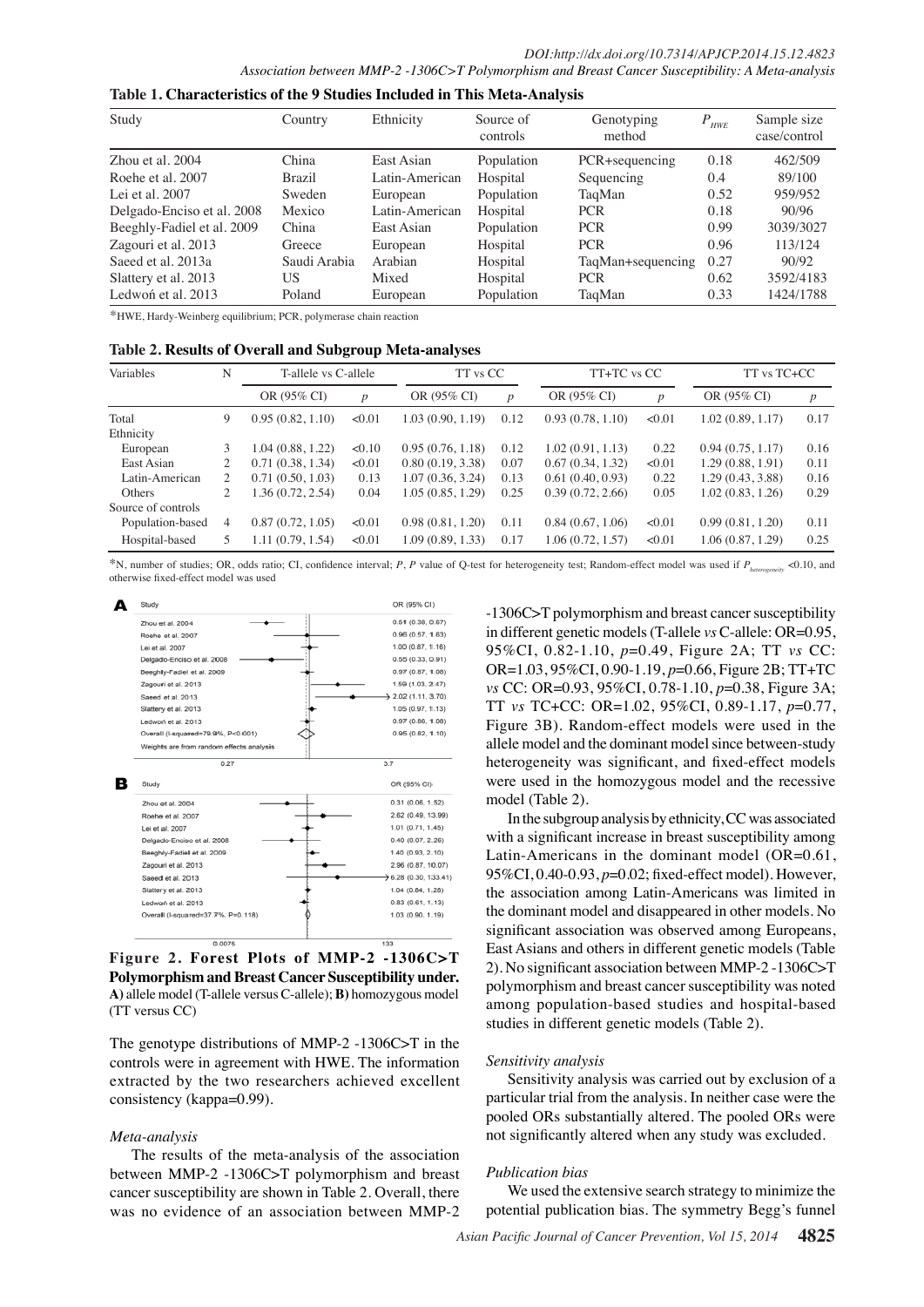*Lu Yang et al*



**Figure 3. Forest Plots of MMP-2 -1306C>T Polymorphism and Breast Cancer Susceptibility under. A)** dominant model (TT+TC versus CC); **B)** recessive model (TT versus CC+TC)



**(T-allele** *versus* **C-allele); B) Homozygous Model (TT**  *versus* **CC); C) Dominant Model (TT+TC** *versus* **CC); D) Recessive Model (TT** *versus* **CC+TC).**

plots indicated that there was no evidence of publication bias in the meta-analysis (Figure 4). The potential publication bias was further assessed by the Egger's test and the results also suggested the absence of publication bias (*p*=0.66 for T-allele *vs* C-allele; *p*=0.58 for TT *vs*  CC; *p*=0.54 for TT+TC versus CC; *p*=0.44 for TT versus  $CC+TC$ ).

### **Discussion**

In this study we investigated the association between MMP-2 -1306C>T polymorphism and breast cancer susceptibility. Overall, the results of this meta-analysis suggest that MMP-2 -1306C>T polymorphism is not associated with breast cancer susceptibility.

The case-based study by Grieu et al. suggested that MMP-2-1306 T allele was associated with a significantly different prognosis according to estrogen receptor (ER)

status. MMP-2 -1306 TT was associated with poor survival compared with CC or CT for patients with ER(-) tumors, whereas MMP-2 -1306 TT was associated with a trend towards good survival for those with  $ER(+)$  tumors (Grieu et al. 2004). The study indicates that MMP-2 -1306 C>T polymorphism may affect the prognostic of patients. Thus, it is reasonable to assume that MMP-2 -1306 C>T polymorphism is associated with breast cancer susceptibility. However, the results of our study showed that there was no evidence of relation between them, which is inconsistent with the meta-analysis reported by Zhou et al. (Zhou et al. 2011). Since our study combined a total of 9858 cases and 10871 controls from 9 case-control studies, our results are more convincing.

Subgroup analyses by ethnicity or sources of controls allowed us to look for potential differences in the association. Notably, the -1306 T-allele frequency differs across ethnicities: Saudi (0.10), Chinese (0.12), Brazilian (0.18), Greek (0.18), Australian (0.24), Polish (0.24), Mexican (0.26), Swedish (0.26) (Grieu et al. 2004; Zhou et al. 2004; Lei et al. 2007; Roehe et al. 2007; Delgado-Enciso et al. 2008; Beeghly-Fadiel et al. 2009; Ledwoń et al. 2013; Saeed et al. 2013a; Zagouri et al. 2013). However, when subgroup analysis by ethnicity was performed, we could only find that CC was associated with a significant increase in breast susceptibility among Latin-Americans in the dominant model and the association disappeared in other models. However, there were only two small studies with limited sample size and the power to support an association is undermined. The MMP-2 -1306C>T polymorphism is not associated with breast cancer susceptibility in Europeans or Chinese or others. Among population-based studies and hospitalbased studies, no significant association between MMP-2 -1306C>T polymorphism and breast cancer susceptibility was observed in different genetic models. Sensitivity analysis did not alter the results, implying that the results were robust.

The strength of this meta-analysis is that it only included case-control studies. We selected studies strictly to minimize potential bias and errors. All of the studies included in the meta-analysis meet our selection criteria and publication bias was not found. In spite of these, several limitations in this analysis should be mentioned when the results are interpreted. First, the controls were not homogenously defined. Population-based controls and hospital-based controls have different risks of evolving breast cancer. Second, although publication bias was not found according to Begg's funnel plots and Egger's test, we only screened studies in English, which probably provided additional bias. Third, the meta-analysis was performed at the study level. For lack of sufficient data, we were unable to conduct subgroup analyses based on other clinical factors such as age, hormone receptor status, or menopausal status. Fourth, there were only two studies of Chinese and two studies of Latin-Americans in the subgroup analysis. The small sample size of different ethnic populations may result in lack of power in investigating the association. Therefore, caution is needed when the results of the study are interpreted.

In conclusion, our meta-analysis shows that MMP-2